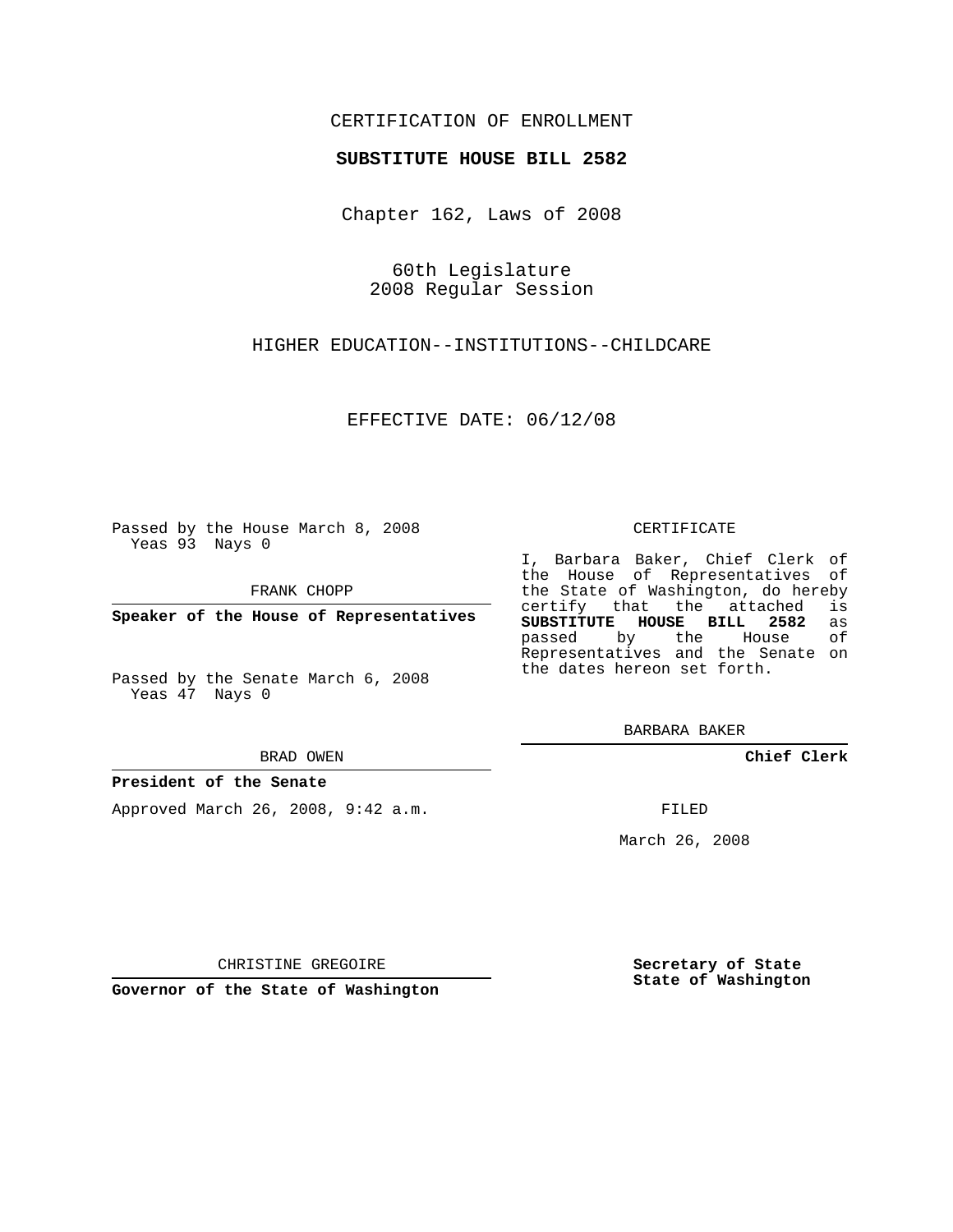# **SUBSTITUTE HOUSE BILL 2582** \_\_\_\_\_\_\_\_\_\_\_\_\_\_\_\_\_\_\_\_\_\_\_\_\_\_\_\_\_\_\_\_\_\_\_\_\_\_\_\_\_\_\_\_\_

\_\_\_\_\_\_\_\_\_\_\_\_\_\_\_\_\_\_\_\_\_\_\_\_\_\_\_\_\_\_\_\_\_\_\_\_\_\_\_\_\_\_\_\_\_

## AS AMENDED BY THE SENATE

Passed Legislature - 2008 Regular Session

## **State of Washington 60th Legislature 2008 Regular Session**

**By** House Higher Education (originally sponsored by Representatives Hasegawa, Ormsby, Jarrett, Sells, Williams, Appleton, McIntire, Goodman, Green, and Quall)

READ FIRST TIME 02/12/08.

1 AN ACT Relating to child care at institutions of higher education; 2 amending RCW 28B.135.010 and 28B.135.030; adding a new section to 3 chapter 28B.135 RCW; and creating a new section.

4 BE IT ENACTED BY THE LEGISLATURE OF THE STATE OF WASHINGTON:

 NEW SECTION. **Sec. 1.** It is the intent of the legislature to improve access to higher education for all residents and ensure that students have the necessary resources and support services to attain their educational goals while keeping families strong. For many students, the lack of affordable, accessible, quality child care on or in close proximity to colleges and universities is a barrier to completion of their higher education goals. Further, it is the intent of the legislature to adopt policies that, to the extent possible, leverage existing resources and maximize educational outcomes by supporting affordable, accessible, and quality child care programs.

15 **Sec. 2.** RCW 28B.135.010 and 1999 c 375 s 1 are each amended to 16 read as follows:

17 Two Washington accounts for student child care in higher education 18 are established. The higher education coordinating board shall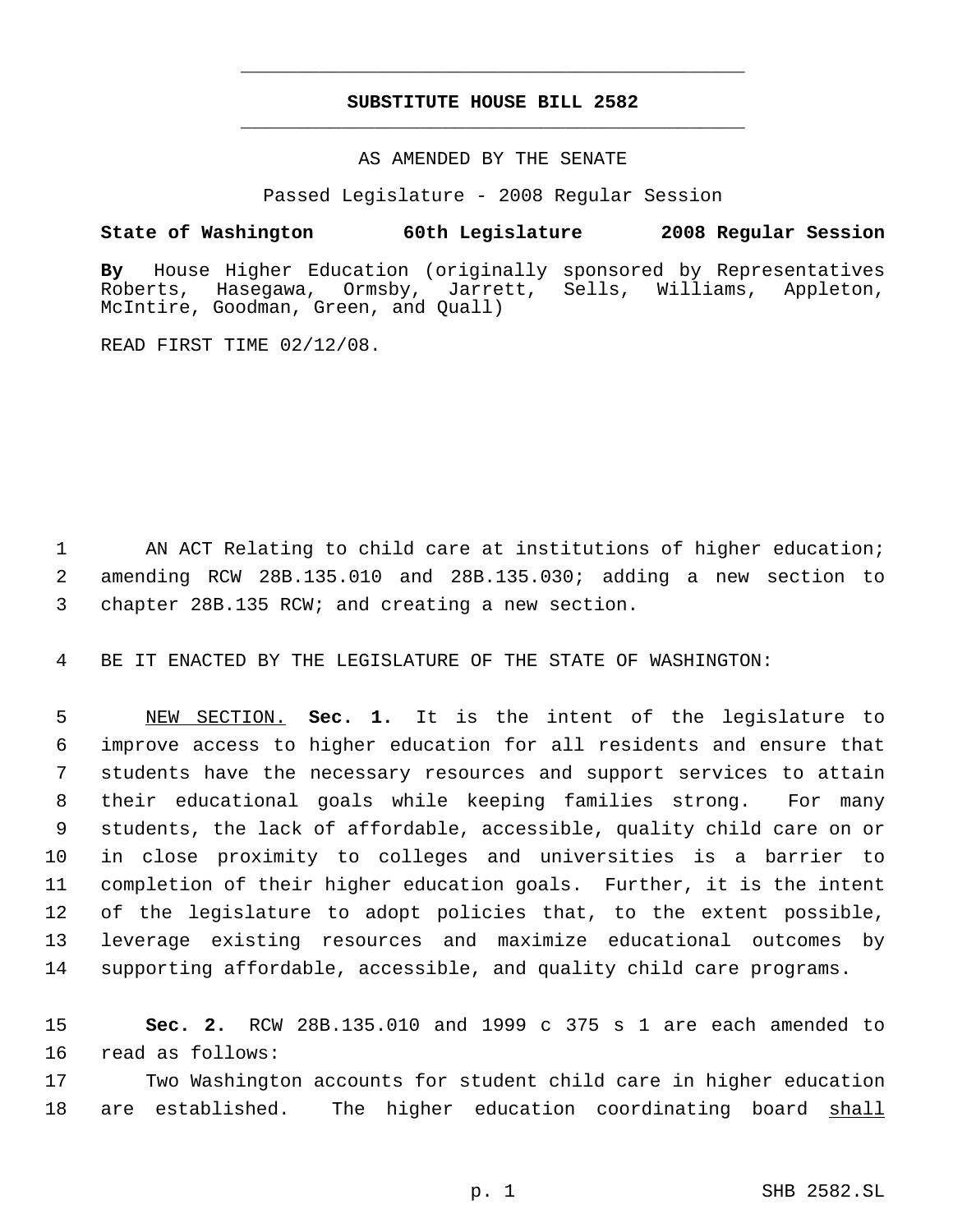1 administer the program for the four-year institutions of higher 2 education and the state board for community and technical colleges 3 shall administer the program for the two-year institutions of higher 4 education. Through these programs the boards ((may)) shall award ((on 5 a competitive basis)) either competitive or matching child care grants 6 to state institutions of higher education to encourage programs to 7 address the need for high quality, accessible, and affordable child 8 care for students at higher education institutions. The grants shall 9 be used exclusively for the provision of quality child care services 10 for students at institutions of higher education. The university or 11 college administration and student government association, or its 12 equivalent, of each institution receiving the award ((shall)) may 13 contribute financial support in an amount equal to or greater than the 14 child care grant received by the institution.

15 **Sec. 3.** RCW 28B.135.030 and 2005 c 490 s 8 are each amended to 16 read as follows:

17 The higher education coordinating board ((shall administer the 18 program for four-year institutions of higher education. The state 19 board for community and technical colleges shall administer the program 20 for community and technical colleges. The higher education 21 coordinating board and the state board for community and technical 22 colleges)) shall have the following powers and duties in administering 23 ((each)) the program for the four-year institutions of higher 24 education:

25 (1) To adopt rules necessary to carry out the program;

 (2) To establish one or more review committees to assist in the 27 evaluation of proposals for funding. The review committees ((shall include but not be limited to individuals from the Washington association for the education of young children and the child care 30 resource and referral network)) may receive input from parents, educators, and other experts in the field of early childhood education for this purpose;

 (3) To establish each biennium specific guidelines for submitting grant proposals consistent with the overall goals of the program. ((During the 1999-2001 biennium)) The guidelines shall be consistent with the following desired outcomes of increasing access to quality 37 child care for students, ((addressing the demand for infant and toddler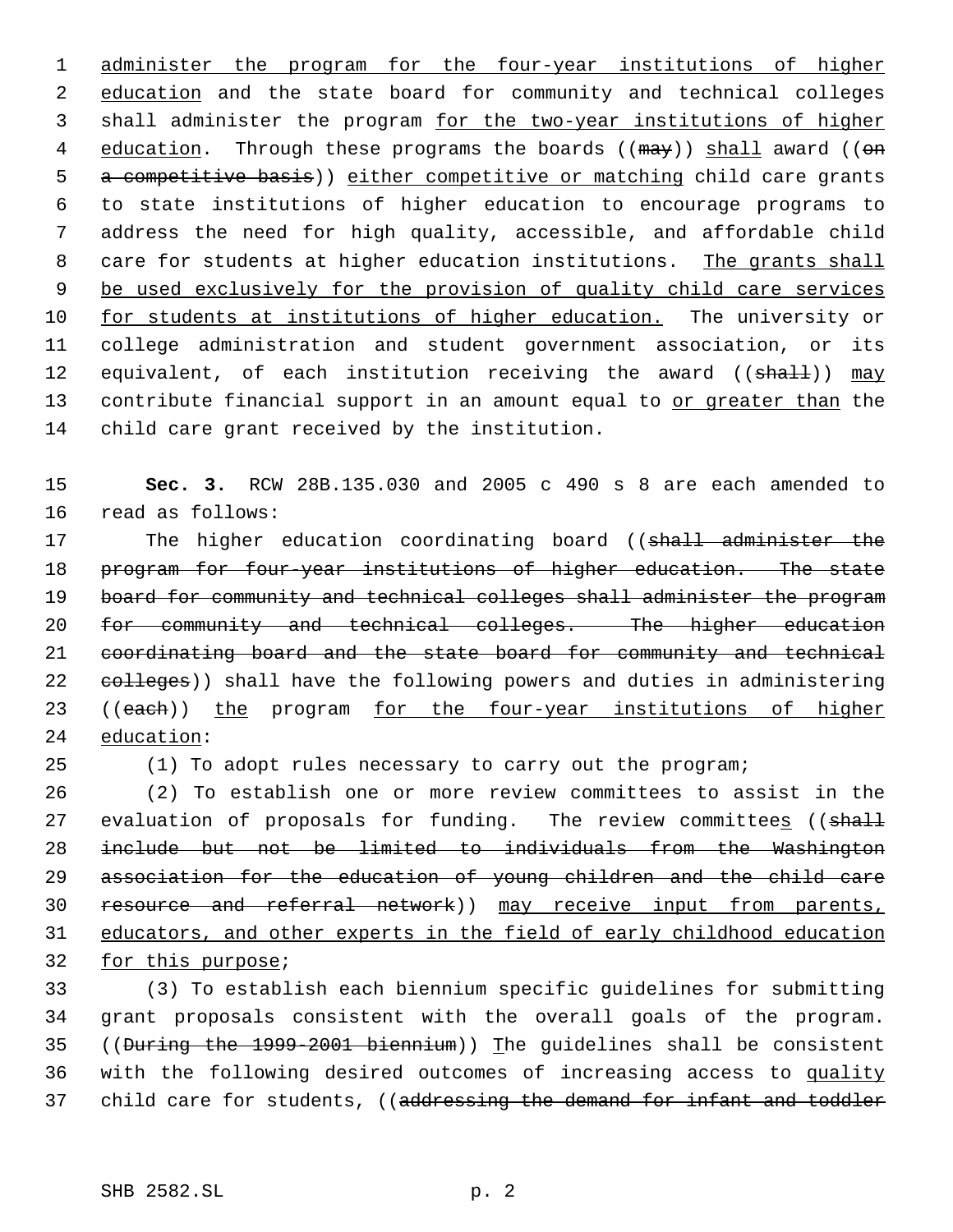1  $eare<sub>τ</sub>$ )) providing affordable child care alternatives(( $\tau$  creating more cooperative preschool programs, creating models that can be replicated 3 at other institutions)) for students, creating a partnership between 4 university or college administrations, university or college 5 foundations, and student government associations, or ((its)) their equivalents ((and increasing efficiency and innovation at campus child care centers));

 (4) To ((establish guidelines for an allocation system based on 9 factors that include but are not limited to:)) proportionally 10 distribute the amount of money available in the trust fund( $(\div)$  characteristics of the institutions including the size of the faculty 12 and student body; and the number of child care grants received)) based 13 on the financial support for child care received by the student government associations or their equivalents. Student government associations may solicit funds from private organizations and targeted 16 fund-raising campaigns as part of their financial support for child care;

 (5) To solicit grant proposals and provide information to the 19 institutions of higher education about the program; ((and))

 (6) To establish reporting, evaluation, accountability, monitoring, and dissemination requirements for the recipients of the grants; and

 (7) To report to the appropriate committees of the legislature by 23 December 15, 2008, and every two years thereafter, on the status of program design and implementation at the four-year institutions of higher education. The report shall include but not be limited to summary information on the institutions receiving child care grant 27 allocations, the amount contributed by each university or college administration and student government association for the purposes of child care including expenditures and reports for the previous biennium, services provided by each institutional child care center, 31 the number of students using such services, and identifiable unmet need.

 NEW SECTION. **Sec. 4.** A new section is added to chapter 28B.135 RCW to read as follows:

 The state board for community and technical colleges shall have the following powers and duties in administering the program established in RCW 28B.135.010 for the two-year institutions of higher education: